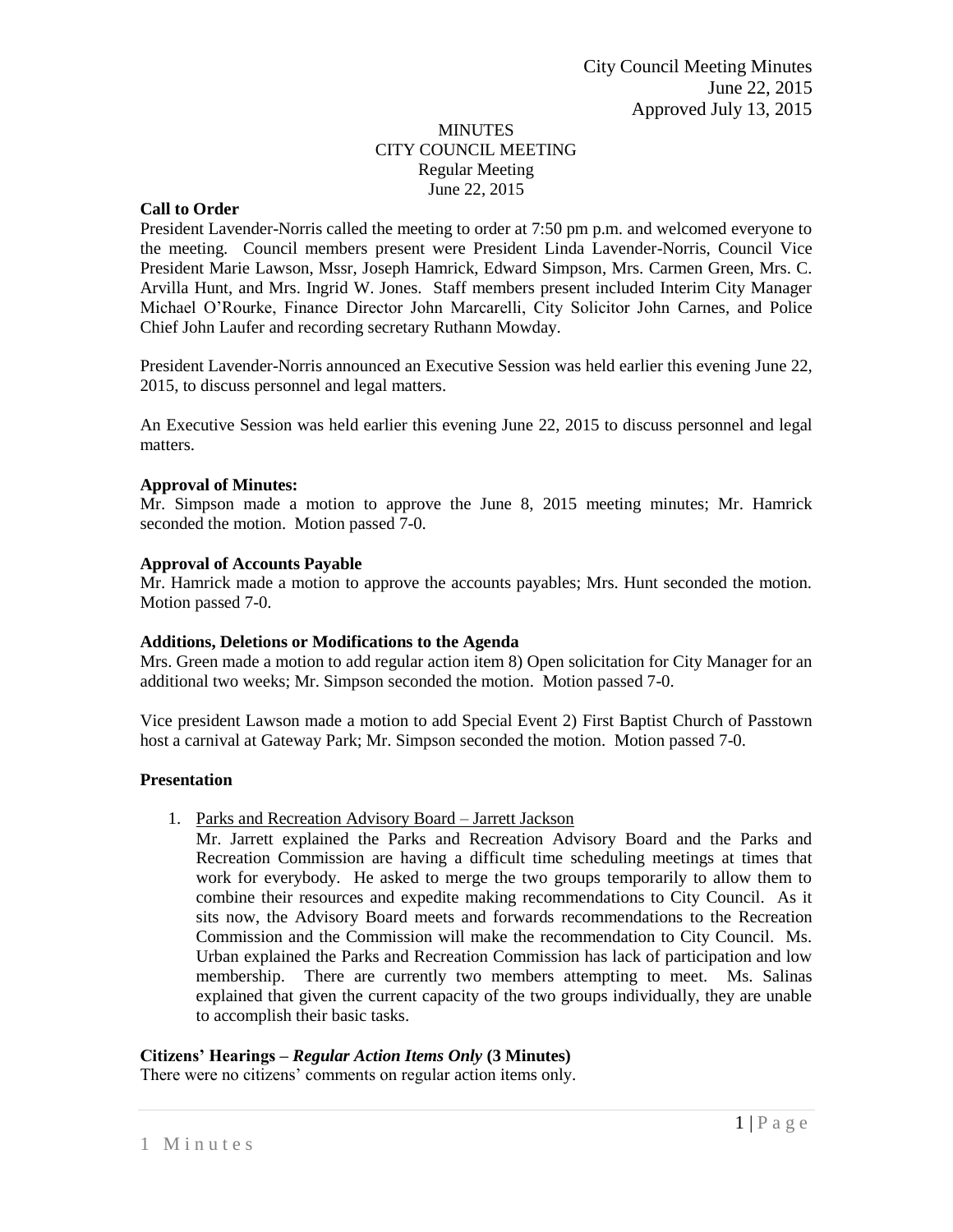Mr. Simpson made a motion to close citizens' hearings on regular action items only; Mrs. Green seconded the motion. Motion passed 7-0.

## **Discussion Item**

1. Discuss Community Center Fees

Vice President Lawson asked for the item to be placed on the agenda. The Community Center is currently closed. The City still pays for the utilities. She suggested opening the Community Center for events charging \$50.00 per hour and the \$150.00 security deposit. . We should encourage the use of the Community Center. The entities in the City and surrounding municipalities have raised the prices for their events in their buildings. Mrs. Green explained the building has a lot of meaning in it. The City spent a lot of money renovating the building years ago. Mr. Hamrick stated the costs for running the center will need to be covered by the fees charged. Council asked Mr. Marcarelli to provide them with a cost schedule for the Community Center usage.

2. Discuss 9<sup>th</sup> Avenue Pool

Vice President Lawson asked for the item to be placed on the agenda. She explained she has received several questions about the sprinklers (splash pad) on the Riverwalk and the 9<sup>th</sup> Avenue pool. The splash pad requires parts and may not be up and running this year. The 9<sup>th</sup> Avenue pool is in need of major repairs. She asked for a breakdown of these repairs and costs to fix the pool. The City has received notice of entities willing to help get the pool up and running. President Lavender-Norris suggested fundraisers to help get the funding for the repairs and maintenance.

3. Discuss information regarding the 2015 Solid Waste billing

Mr. Marcarelli announced the Solid Waste Bills will be mailed July 1, 2015. Customers will be a bale to pay the annual fee over four equal installments. Any payment is late will incur a \$28.00 late penalty fee. The City staff has worked diligently to get the Solid Waste billing records up to date. Mr. Marcarelli thanked Mr. Evans for his assistance. We will be reviewing all prior SW records to determine the delinquent status of customers and pursuing outstanding balances. For rental properties, the City may revoke the rental license for any properties that have delinquent trash fees, as well as taxes.

## **Regular Action Items**

1. Receive and consider Garry Alderman for the position of Interim Fire Chief Mr. Simpson made a motion to appoint Garry Alderman as the part-time Interim Fire Chief at \$36.00 per hour; Mr. Hamrick seconded the motion. Motion passed 6-1. Mrs. Jones was the dissenting vote.

Mr. Alderman said he is glad to be back in the City of Coatesville. He is excited to work with the Fire Department staff and volunteers.

2. Receive and consider Nick Saites for the position of Interim Public Works Director Mr. Simpson made a motion to appoint Nick Saites as the part time Interim Public Works Director at \$36.00 per hour; Vice President Lawson seconded the motion. Motion passed 6-1. Mrs. Jones was the dissenting vote.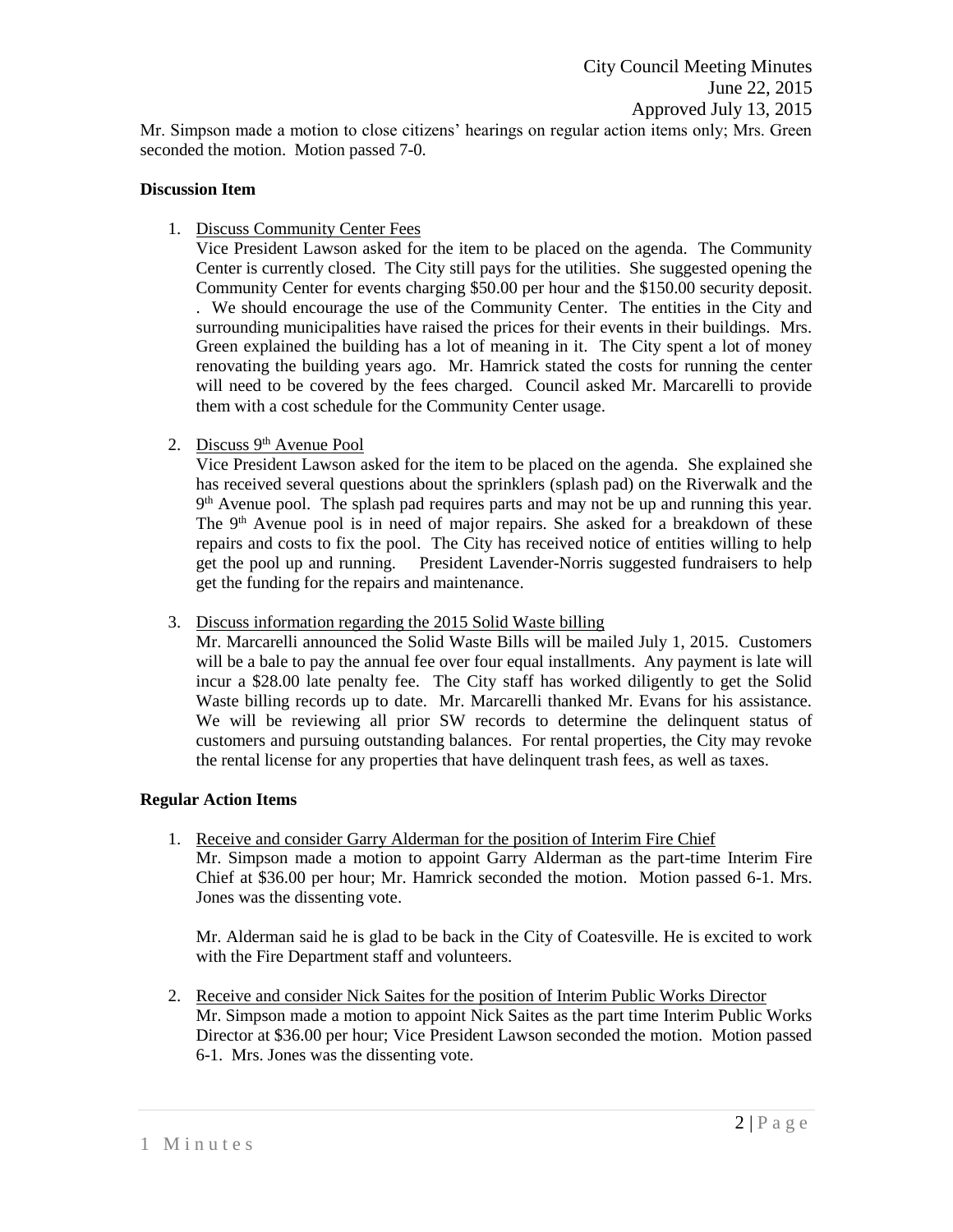- 3. Receive and consider first reading an Ordinance amending Chapter 218-Vehicle and Traffic for the City of Coatesville, Chester County, Pennsylvania Vice president Lawson made a motion to approve first reading an Ordinance amending Chapter 218-Vehicle and Traffic (No Parking on Coronet Drive between Regency Drive and Coronet Drive) for the City of Coatesville, Chester County; Mrs. Hunt seconded the motion. Motion passed 7-0.
- 4. Receive and consider Resolution designating the signatories for the PennDot agreement to authorize electronic access to PennDot Systems Mr. Hamrick made a motion to approve the Interim City Manager and Executive Assistant as signatories for the PennDot agreement to authorize electronic access to PennDot systems; Vice President Lawson seconded the motion. Motion passed 7-0.
- 5. Receive and consider approval of the licensing agreement to provide temporary parking for Senior Center. Mrs. Hunt made a motion to approve the licensing agreement to provide temporary parking for the Senior Center; Mrs. Green seconded the motion. Motion passed 7-0.
- 6. Receive and consider authorization to pay the 2015 Tax Anticipation Note (TAN) via wire transfer to PNC Bank for the total principal amount of \$1,200,000.00 plus interest Vice President Lawson made a motion to approve paying the 2015 Tax Anticipation Note (TAN) via wire transfer to PNC Bank for the total principal amount of \$1,200,000.00 plus interest; Mrs. Hunt seconded the motion. Motion passed 7-0.
- 7. Receive and consider to temporarily combine the Parks and Recreation Advisory Board and the Parks and Recreation Commission to perform their outlined duties (including, but not limited to: Spring Cleanup; Easter Egg Hunt; Kite Day; and the Halloween Parade); until the groups are able to build the necessary capacity to sustain their respective duties Mr. Hamrick made a motion to temporarily combine the Parks and Recreation Advisory Board and the Parks and Recreation Commission to perform their outlined duties (including, but not limited to: Spring Cleanup; Easter Egg Hunt; Kite Day; and the Halloween Parade); until the groups are able to build the necessary capacity to sustain their respective duties and appoint Kimberly Urban and Jay Byerly to fulfill the resident terms on the Advisory Board; Mr. Simpson seconded the motion. Motion passed 7-0.
- 8. Receive and consider open solicitation for a new City Manager for an additional two weeks

Mrs. Green made a motion to open solicitation for a new City Manager for an additional two weeks ending on July 6, 2015; Mr. Hamrick seconded the motion. Motion passed 7- 0.

*Mr. Simpson excused himself from the meeting at 8:50 pm.* 

## **Solicitors Report**

Mr. Carnes announced the forms for the Family Dollar Store are being finalized. He met with the Coatesville Area Senior Center and the City Manager and prepared a lease agreement to supply parking while the Senior Center takes action for an special exception to reduce the number of parking spaces required. He prepared an ordinance to address the use of Administrative Search warrants in circumstances where there have been codes violations within the City and a search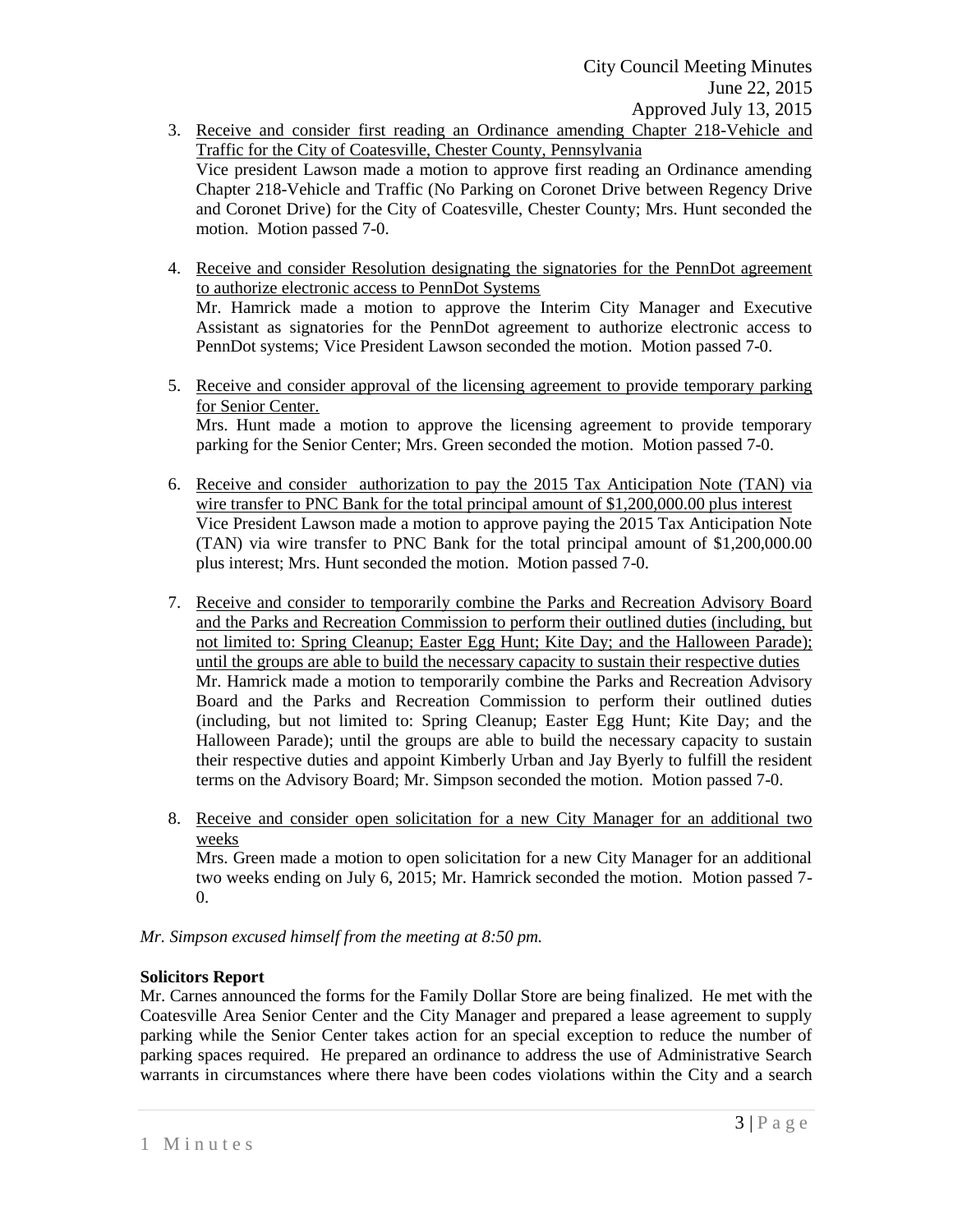without permission is authorized by a warrant. He worked on various matters involving litigation and assisted the City in its interpretation of codes, rules and regulations.

### **City Manager's Report**

Mr. O'Rourke provided Council with the Codes and Public Works Department reports. He will be sending them via email from this point on unless a Council members would like them in paper format. There will be a special meeting on Monday June 29<sup>th</sup> at 6:00 pm to award the recipient of the consultant for the parking Study. He is currently working on the labor counsel RFP. He announced Mr. Simpson took Mr. Baise around the City for the energy savings audit.

### **Citizens' Hearings –** *Non-Agenda Items Only* **(3 Minutes)**

#### Fran Scammuffa

Ms. Scamuffa voiced her concerns about the crime recently in the West End. She asked for a car to monitor  $5<sup>th</sup>$  and Madison more frequently.

Paul Dodson

Mr. Dodson voiced his concerns regarding the installation of the pressure valve in the building.

### David DeSimone

Mr. DeSimone voiced his concerns regarding the overgrown grass on the Dollar Store lot.

### Rita Misero

Ms. Misero voiced her concerns regarding the City's elimination of financial support of the Coatesville Link. She read a public notice posted in the buses stating the "Coatesville Link in danger of major services reduction."

## Helen Walls

Ms. Walls voiced her concerns regarding the Coatesville Link. Many seniors use the link to get to the Senior Center.

*Mrs. Lawson excused herself from the meeting at 9:20 pm.* 

#### Ronald Petty

Mr. Petty voiced his concerns regarding the Coatesville Link. Many veterans are dependent on the link to get to their appointments at the VA.

### Paul Evans

Mr. Evans questioned Mr. Carnes and Mr. O'Rourke questions about the Codes Department investigation.

#### Joe Leofsky

Mr. Leofsky questioned the monies lost due to assessment appeals. Everything is delayed, time is money.

#### Paul Trizonis

Mr. Trizonis voiced his concerns regarding the crime in the West End and the need for cameras. He suggested getting ideas for funding.

Mrs. Green made a motion to close citizens' hearings on non-agenda items only; Mrs. Hunt seconded the motion. Motion passed 5-0.